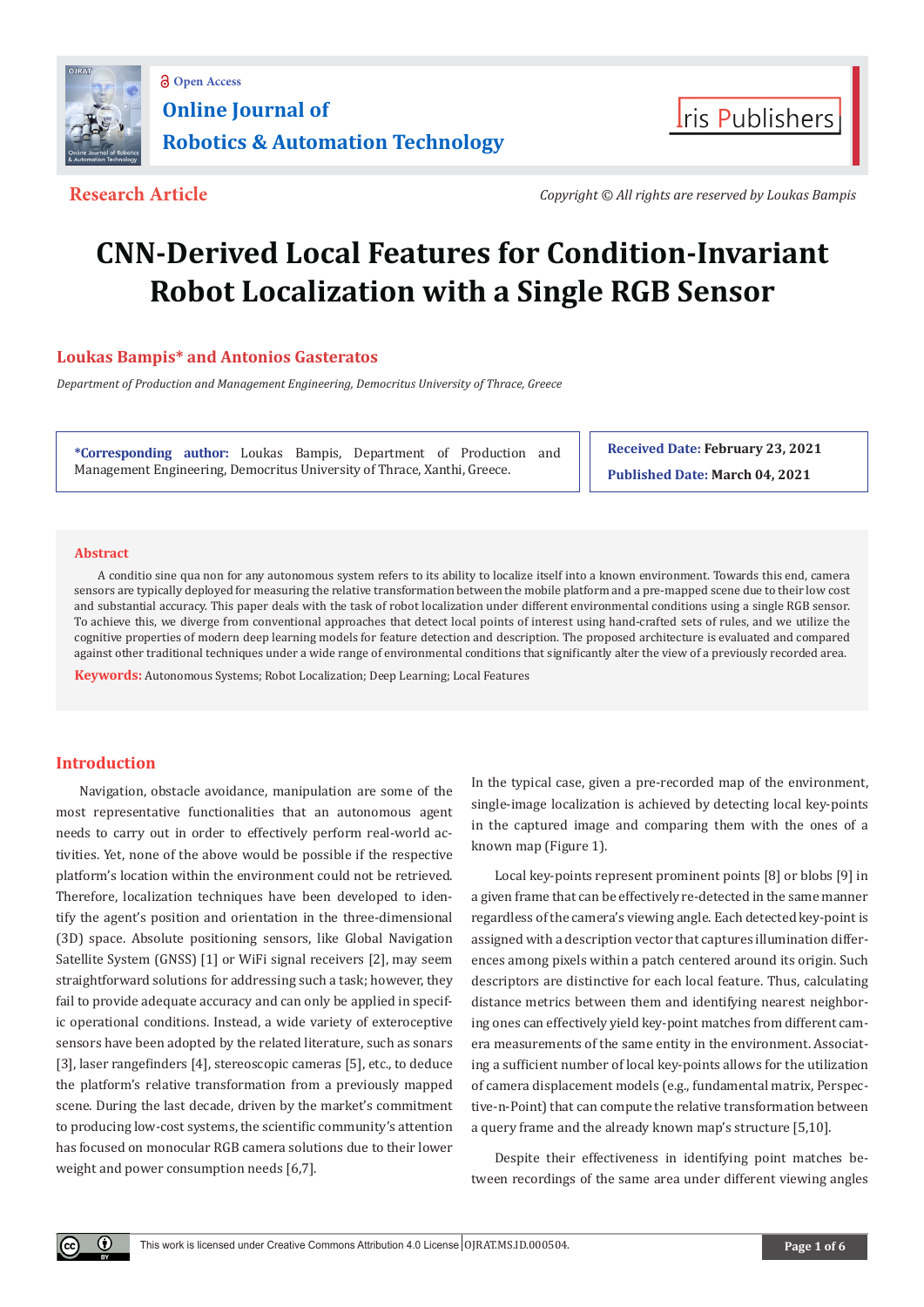(rotation- and scale-invariance), hand-crafted local features perform poorly [11] under extreme environmental changes that induce visual differences on the observed scene Figure 1-top. Such effects may refer to illumination variations between different periods of the day (morning-night) or weather conditions (sunny-rainy). Due to recent advancements in the field of deep learning, a variety of feature extraction algorithms have been proposed that base their functionality on Convolutional Neural Networks (CNN). By [12], or even pre-defined models for object detection [13], feature vectors are extracted from the total of each captured frame. Those vectors are treated as global descriptors for measuring similarity between

the camera recordings' content. However, they remain unsuitable for the task of precise pose localization since they do not provide point-to-point associations, and thus, they cannot be used to retrieve the platform's position. Most recently, though, CNN architectures capable of detecting and describing local feature points have been reported [14,15], which are yet to be evaluated under the task of condition-invariant robot localization. As a final note, recently proposed CNN-based models have been developed to directly estimate the relative transformation between input frames [16] offering promising accuracy results.





In this paper, we present a 6 Degrees of Freedom (6-DoF) localization mechanism using a single RGB sensor, which is capable of detecting feature points and producing the corresponding description vectors with invariance over the changing environmental conditions Figure 1-bottom. This allows for an autonomous platform to localize and operate, even if it known map was recorded under different conditions than the time of deployment, extending the potentials for applications like pose estimation, city-scale landmark detection, teach-and-repeat, or simultaneous localization and mapping. Section 2 presents our approach for accurate pose localization. We begin by describing the primary mechanism for computing relative image transformations, and subsequently, the model for producing CNN-derived Local feat Ur Es (CLUEs for sort) under different environmental conditions. Such a technique differs from the holistic proposal of assigning the whole localization procedure onto a CNN (such as in [16]). Instead, deep learning is only used for computing data associations, allowing for the utilization of well-established mathematical models and localization techniques from the robotics vision community [7,17]. In Section 3, CLUEs are evaluated, and their performance is compared against traditional hand-crafted features. Finally, Section 4 draws our conclusions and

lists our plans for future work.

# **Approach**

#### **Single image-based localization**

Our problem formulation dictates that an autonomous agent's operational environment has already been mapped during an exploration mission. When the robot attempts to interact with a previously recorded scene Id, localization of a new camera measurement I q is achieved by computing its relative position with respect to the known one. To that end, we begin by following a standard procedure for feature matching [9]. Firstly, local key-points and descriptors are produced from each instance, resulting in sets  $P_q$ -  $P_d$  and  $D_q$  -  $D_{d'}$  respectively. Then, for each description vector  $d_q$ 

∈ D<sub>q</sub>, we identify the two nearest neighboring ones in D<sub>a</sub>, viz,  $d_d^1$ 

and  $\boldsymbol{d}_d^2$  . Furthermore, in cases where multiple dq instances share a common nearest neighbor in  $D_{d'}$  we retain the one showing the lowest distance, thus ensuring unique associations. The above procedure allows to compute a normalized distance metric [9]: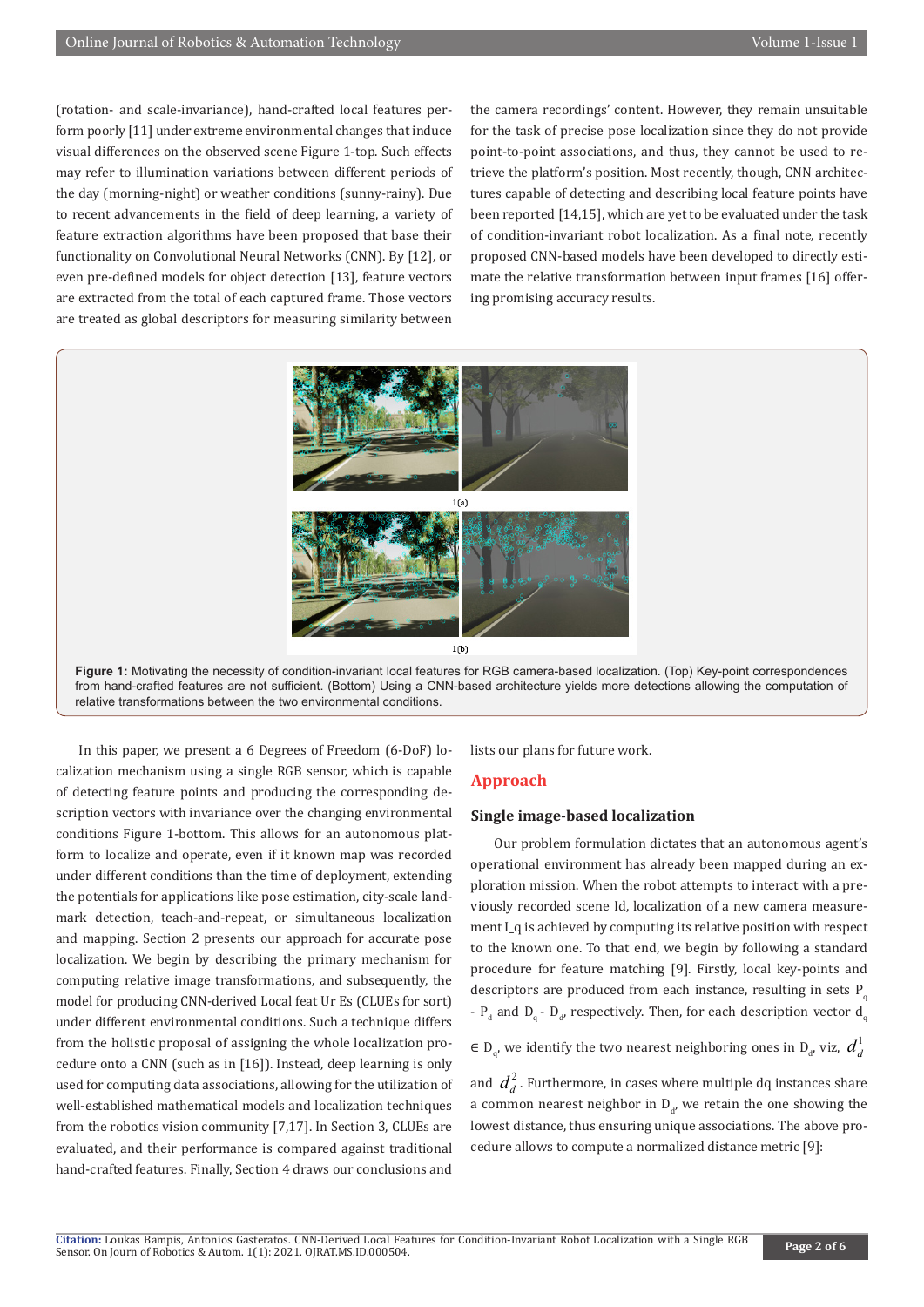$$
S = ||d_q - d_d||_2 = ||d_q - d_d^2||_2.
$$
 (1)

where the term  $\left\| ... \right\|_2$  denotes the L2 norm. Thus, feature matches are achieved by comparing distance S with a predefined threshold value th. With the above matches identified, we proceed by computing the camera's transformation between frames  $I_q$  and  $I_{d}$ . More specifically, we deploy the 8-Point Algorithm under a Random Sample Consensus (RANSAC) [18] scheme that effectively estimates the fundamental matrix by utilizing  $P_{q}$  and  $P_{d}$  coordinates of the matched features. As evident from the above, the selected local features need to offer repeatability and distinctiveness, even if the scene's view has been significantly altered due to different environmental conditions (e.g., day-night, sunny-rainy). Within the scope of this paper, repeatability essentially translates into the method's capacity for re-detecting each point from different camera instances, while distinctiveness evaluates the descriptors' performance for providing accurate point matches.

#### **CNN-derived local features**

In order to effectively meet the above conditions, we make use of Super Point [14], which represents a highly acknowledged CNN-based method for key-point detection and description. The network's first layers correspond to a VGG-based [19] encoder to reduce the input image's dimensions. The resulting tensor is fed into two different decoders, namely:

- An interest-point detection one, responsible for evaluating each key-point's prominence, and
- A description one, which is trained to produce feature vectors that maintain low distance between matching patches. The model's weights are all trained simultaneously under a joint loss function that accumulates the individual decoders' losses.

Super Point corresponds to a self-supervised architecture since it requires neither key-point annotations nor matching knowledge during training. Instead, the procedure begins by producing a pseudo-ground-truth image dataset containing synthetic shapes with homographic warps of simplified 2D geometries, such as lines, triangles, quadrilaterals, and ellipses. As proposed by the authors, we use the resulting model to generate key-points  $P_i$  on another training dataset depicting the autonomous agent's operational environment conditions. Images from this dataset are also homo graphically warped by a set of H transformations that successfully simulate multiple observations of the same area under varying viewpoint angles. To further simulate the effect of different environmental conditions, we also perform illumination changes on the warped instances by applying random brightness and contrast adjustments. Since matrices H are known, the detected  $P_i$  can be accurately projected on the warped images to produce the required key-point matching ground-truth in an unsupervised manner. Within the scope of this work, we perform the aforementioned homographic adaptation twice to better generalize the synthetic dataset's properties. With the above model trained, a set of CLUEs can be retrieved for any given input camera measurement I.

# **Experimental Results**

To effectively evaluate the performance of a localization approach, we need to assess the repeatability and distinctiveness of a given local feature technique under different environmental conditions, as well as their sufficiency for computing fundamental matrices, as described in Section 2.1. Unfortunately, there are no currently available datasets for robot localization that include ground-truth information for point-to-point associations between sequences recorded from the same area under different environmental conditions. An alternative way for producing such data is to select a dataset that provides camera localization (6-DoF) and depth ground-truth for each of the images' pixels. With the above

information at hand, key-points  $\left( \begin{array}{c} I_1 P = \left[ \begin{array}{c} I_1 \end{array} p_x, \begin{array}{c} I_1 \end{array} p_y \right]^T \right)$  can be detected from the camera measurements' undistorted equivalents at a particular condition  $(C_1)$ , then projected back to the 3D world  $W$  *P* , and finally, re-projected on the sequence frames  $\left( \begin{smallmatrix} I_1 & D \end{smallmatrix} = \left[ \begin{smallmatrix} I_2 & D_x, \end{smallmatrix} \right]^T \right)$  of a different condition (C<sub>2</sub>). The mathematical formulation of the above steps is governed by the following set of equations:

$$
{}^{C_1}P = K_1^{-1} \begin{bmatrix} {}^{I_1}P_x \\ {}^{I_1}P_y \\ 1 \end{bmatrix} {}^{I_1}P_d
$$

$$
\begin{bmatrix} {}^{C_2}P \\ 1 \end{bmatrix} = {}^{C_2}_{W}T \begin{bmatrix} {}^{W}P \\ 1 \end{bmatrix} = {}^{C_2}_{W}T \begin{bmatrix} {}^{W}P \\ {}^{C_2}T \end{bmatrix}
$$

$$
S \begin{bmatrix} {}^{I_2}P_x \\ {}^{I_2}P_y \\ 1 \end{bmatrix} = K_2 {}^{C_2}P
$$

In the above,  $K_1$  and  $K_2$  denote the cameras' intrinsic matrices

,  $^{I_{1}}P_{d}$  is the depth value for the specific point  $^{I_{1}}P$  as provided by the dataset's ground-truth,  $C_1$  *P* and  $C_2$  *P* are the point's 3D positions with respect to the cameras  $C_1$  and  $C_2$ , respectively, while

1  $\frac{W}{C_1}T$  and  $\frac{C_2}{W}T$  are the transformation matrices obtained by the 6-DoF ground-truth position of each camera with respect to the world frame of reference. For the above procedure to offer the level of accuracy that  $I<sup>I</sup><sub>I</sub> P$  to  $I<sup>2</sup> P$  ground-truth associations require, the localization and depth data need to be eminently precise. For instance, a small error in the cameras' orientation may result in a completely false point projection between the two camera sensors (Figure 2,3).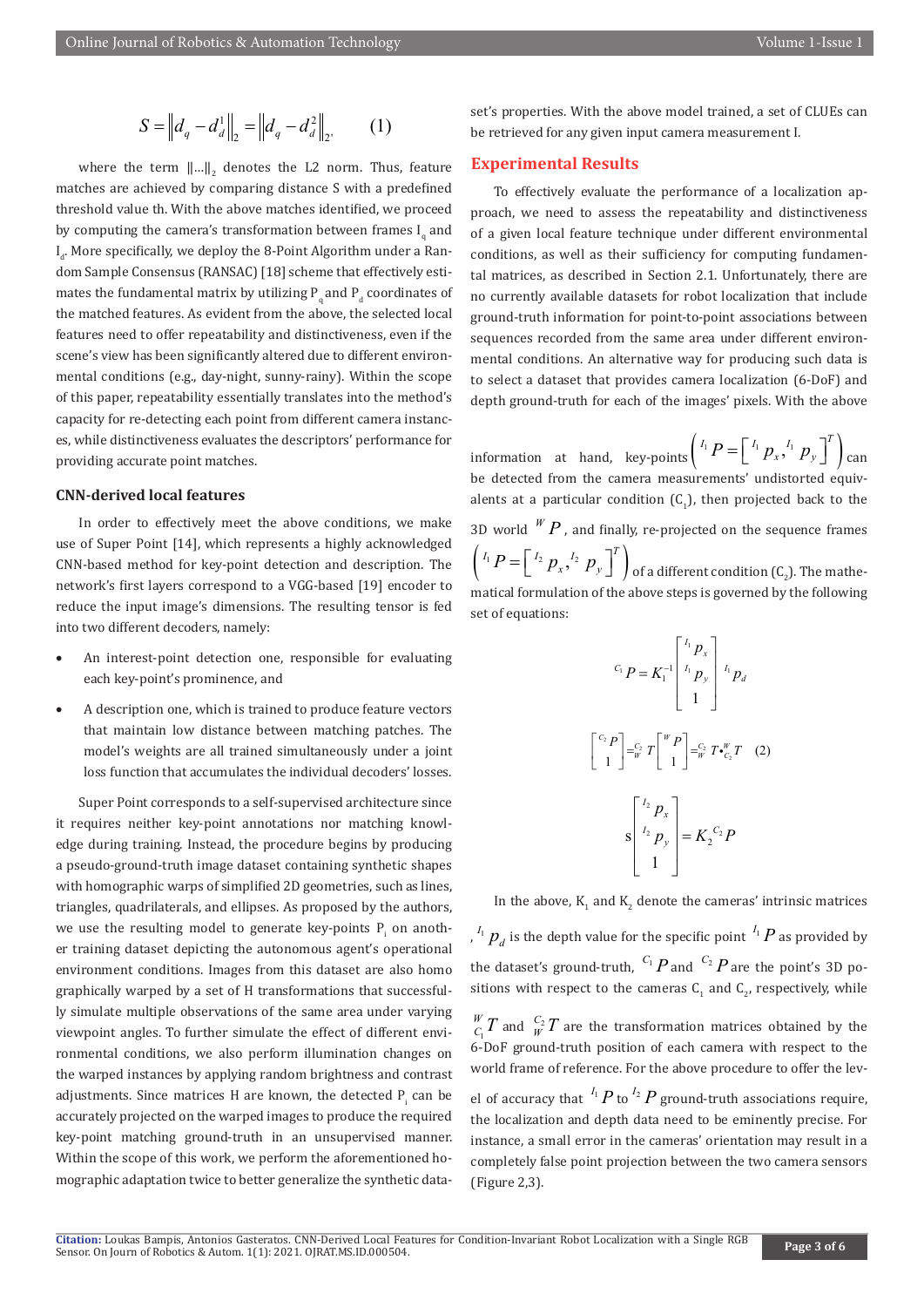



To that end, until initiatives like the 4Seasons dataset [20] become publicly available, we make use of the vKITTI2 [21] dataset -the most recent version of Virtual KITTI [22]- which meets all the above conditions since it is captured under a virtual environment with all the localization data defined in an absolute manner. vKIT-TI2 contains 5 sequences, each of which being recorded under 6

different environmental conditions, namely clone<sup>2</sup>, fog, morning,

overcast, rain, and sunset. To evaluate the CNN architecture's performance, we make use of sequence 02, while the rest are utilized for training the model. Note that since vKITTI2 additionally offers per-pixel classification labels, we are also able to exclude dynamic classes, such as cars, from the training procedure. Finally, sequence02 is also exploited to assess the performance of SIFT [9], one of the most acknowledged hand-crafted local feature tech-



niques, and obtain a comparative baseline.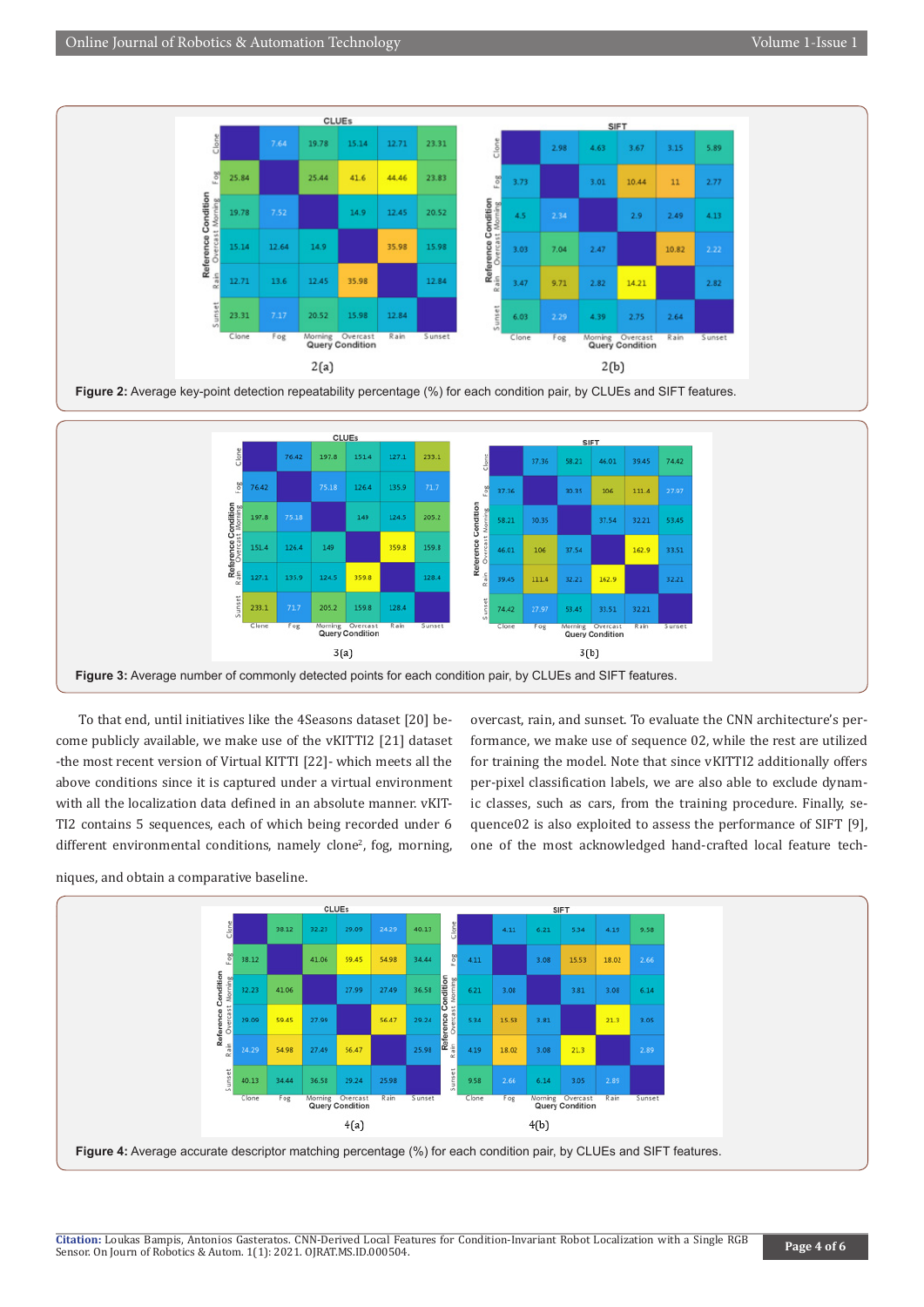In this subsection, we evaluate the performance of CLUEs for detecting key-points between different environmental conditions in a repeatable manner. First, we deploy feature detection on every image of all the available conditions in sequence02. Then, the number of commonly detected key-points between all image pairs can be computed using the set of Equations 2. These metrics are normalized by the total number of detections per instance, resulting in the method's repeatability performance. Figure 2 shows the results we collected by averaging the repeatability metrics among all image-members for each condition. To obtain a better understanding of each method's behavior, we also present the average number of commonly detected feature points in Figure 3, which corresponds to an un-normalized equivalent of the results in Figure 2. As it can be seen, CLUEs outperform the detection performance of SIFT in every case, while also offering a sufficient number of repeatable detections to estimate the cameras' relative transformation (see Section 2.1).

# **Descriptors matching**

When an autonomous agent operates, there is no information for associating the measurements' detected points with the ones of the reference sequence Equation 1. For this reason, feature descriptors need to preserve distinctiveness in order for them to be appropriately matched. To that end, Figure 4 depicts the average percentage of accurate descriptor matches between the different conditions in sequence02. Once more, CLUEs continuously outperform the results of SIFT descriptors, highlighting the superiority of a trainable architecture. It is noteworthy that the average normalized distance S between nearest neighboring CLUEs descriptors was recorded at 0.848, with the correctly and falsely associated ones showing 0.784 and 0.893, respectively. For the case of SIFT, the corresponding average S metrics were 0.259 for the total, 0.222 for the correctly matched, and 0.262 for the mismatched descriptor pairs. This essentially shows that CLUEs are generally closer in their respective descriptors' space than SIFT; however, they offer a sufficient value range for selecting a threshold and successfully distinguishing between true and false matches. For the rest of our experimentation, we choose generic midrange the values, viz. 0.839 for CLUEs and 0.242 for SIFT.

#### **Localization performance**

To demonstrate the localization performance of CLUEs, we compare it against the corresponding results of SIFT local features by computing relative transformations between different environmental conditions. Figure 5 presents the number of accurately estimated fundamental matrices for each condition pair. Note that sequence02 contains a total of 233 camera measurements per condition. As seen, SIFT managed to achieve perfect localization performance between cases that affect the environment's view in a similar manner (e.g., overcast-rain); however, the dominance of CLUEs is evident in all experiments.



# **Conclusion**

In this paper, we presented a localization technique capable of operating under different environmental conditions using a single RGB sensor. To that end, the cognitive properties of Super Point were exploited and extended to images with significantly different appearances. The performance results were compared against an analogous technique for local feature extraction, which is based on hand-crafted rules for the key-points' detection and description. The CNN-based approach's superior localization prove that autonomy can be broadened with little-to-non cost since the operational environment needs to be mapped only once, during a particular period of the day or weather condition. Future work includes the our approach's evaluation on real-world datasets [20], once they become publicly available, and the adaptation of more prominent network layers [23,24].

# **Acknowledgment**

This research is co-financed by Greece and the European Union (European Social Fund- ESF) through the Operational Programme